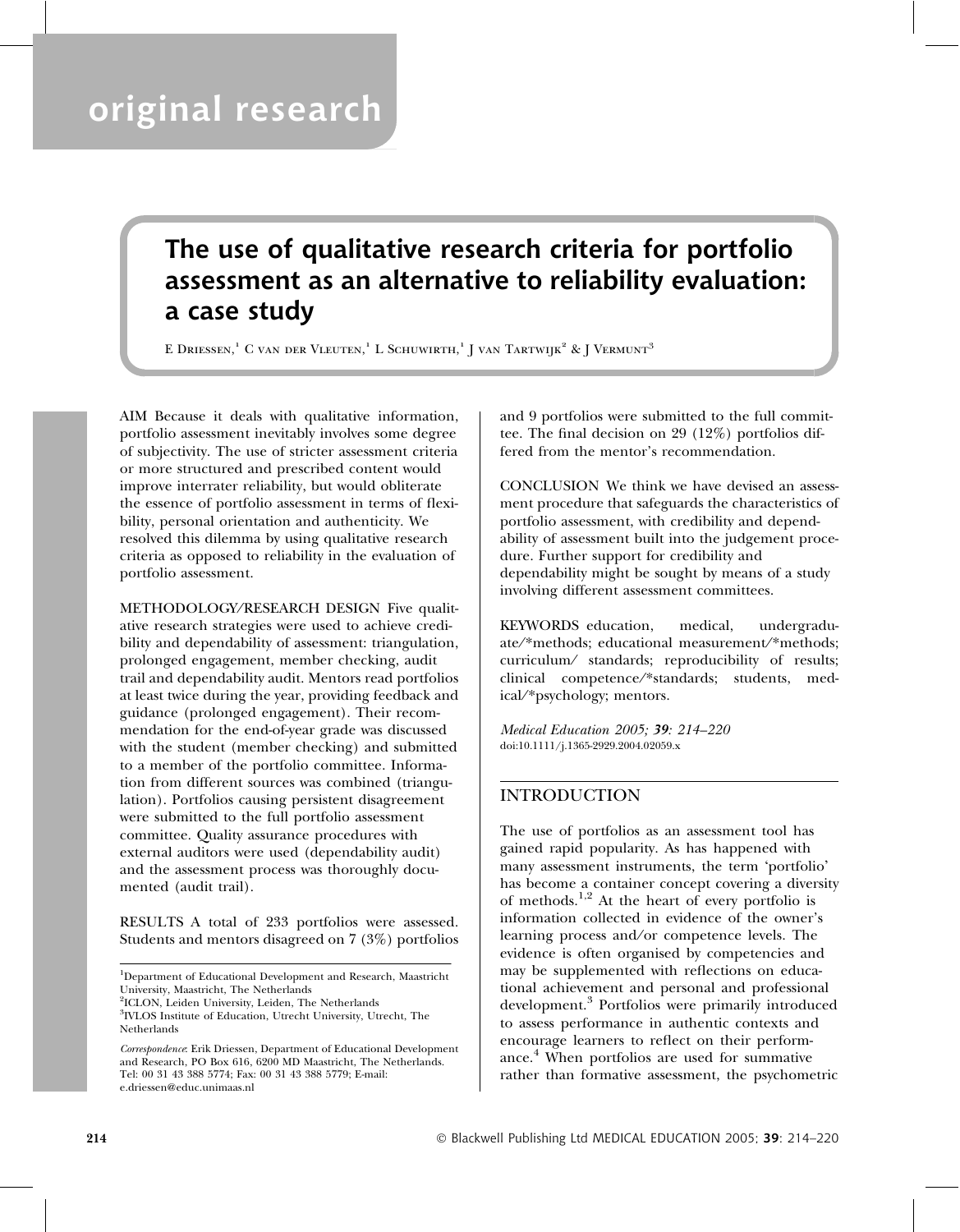## **Overview**

#### What is already known on this subject

Qualitative and holistic approaches to assessment need not be disqualified because of their inherent subjectivity and consequent lack of reliability.

#### What this study adds

Credibility and dependability of an assessment procedure can be built into the judgement process. These in-built procedures include intermittent feedback cycles, involvement of relevant resource persons, including the student, sequential information gathering until saturation of information is reached, and quality assessment procedures.

#### Suggestions for further research

Further support for this assessment procedure might be sought by means of a study involving different assessment committees.

qualities must meet stringent requirements, particularly in terms of reliability. What evidence the scant studies on the reliability of portfolios have revealed is cause for concern, as most studies have reported moderate to low (interrater) reliability. $3,5,6$ The inevitable conclusion is that extreme caution is warranted when portfolios are used for summative purposes.<sup>7</sup> A case in point is the study carried out in the state of Vermont on the reliability of their large scale portfolio assessment programme in primary education.<sup>8</sup> In response to the low reliability scores (interrater [Spearman] correlations between  $0.45$  and  $0.65$ ), the Vermont Department of Education restricted the reporting of portfolio scores. The Vermont case attracted substantial attention and led to increased standardisation of portfolio assessment.

There are several strategies for improving interrater reliability in portfolio assessment:

1 standardisation: for example, by structuring content and restricting the number of admissible sources of evidence;

- 2 rater training and the structuring of judgement through checklists with strict performance criteria, and
- 3 using large numbers of raters to average out any rater effects.

The disadvantage of the first 2 strategies is that they jeopardise validity. Portfolios are valuable largely because of the richness of the information they supply. They enable students to present documentation of their personal, authentic, educational experiences and experiences in real practice. Standardising those experiences would inevitably detract from the portfolio's educational value. Training of raters and shared rater experiences would improve interrater reliability, but studies on the objective structured clinical examination have warned against unrealistically high expectations of rater training, even with well defined instruments.<sup>9</sup> The lesson that detailed checklists can easily trivialise assessment has also been learned in other assessment domains.<sup>10</sup> Increasing the number of raters would be an effective strategy, were it not for practical constraints, such as the time-consuming nature of portfolio judgement. In summary, portfolio assessment appears to be caught between the 2 classic evils of poor reliability and poor validity. This begs the question of how to achieve sufficient reliability of qualitative and subjective judgements for summative purposes without falling into the trap of 'corruption of portfolios for testing purposes'.<sup>11</sup>

Common misconceptions pervading this discussion are that subjectivity equals unreliability and that objectivity equals reliability. This is not universally true: objective examinations may be unreliable (cf. a single-item, multiple-choice examination) and – more importantly – subjective judgements can be reliable provided an adequate number of different judgements are collected and collated.<sup>12</sup> In any formal assessment procedure a fair decision must optimally reflect the demonstrated competence. This implies that assessments must be comparable across candidates, with minimisation of bias and error. Psychometrically, this means large sample sizes and structured (i.e. objective) assessments. In this paper we will present a qualitative approach to portfolio assessment that can enhance reliability without taking recourse to large samples and rigid structuring. Before looking at reliability from the perspective of qualitative research criteria, we will address some analogies between concepts. Some of the concepts underlying internal validity and reliability have pendants in credibility (cf. internal validity) and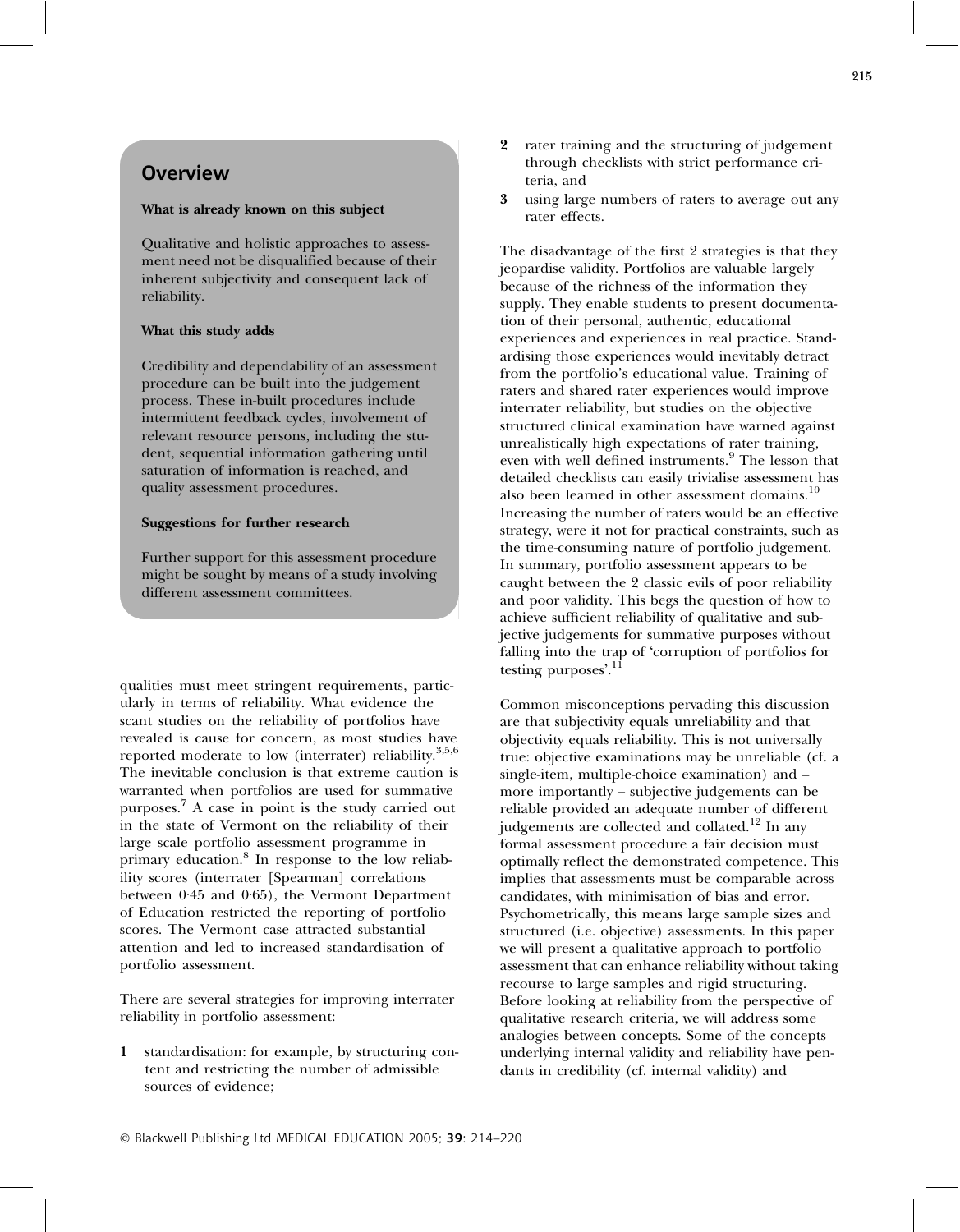dependability (cf. reliability) as used in qualitative research.<sup>13</sup> To assess the trustworthiness of qualitative data, Lincoln and Guba have systematically replaced traditional criteria by a set of parallel methodological criteria. A central criterion is credibility, which relates to the truth value within the findings so that they are both believable and supported by the evidence provided.<sup>13</sup> A number of methodological strategies have been suggested to ensure credibility and dependability.<sup>14</sup> The following 3 strategies are important for reaching credibility: triangulation (combining different information sources); prolonged engagement (sufficient time investment by the researcher), and member checking (testing the data with the members of the group from which they were collected). The strategies for realising dependability – the pendant of reliability – involve establishing an *audit* trail (i.e. documentation of the assessment process to enable external checks) and carrying out a dependability audit (i.e. quality assessment procedures with an external auditor).

These strategies can also be used to achieve credibility and dependability in educational assessment.<sup>15</sup> For example, Norcini and Shea use the concept of credibility as a criterion against which methods of standard setting can be evaluated.<sup>16</sup> In this approach, standard setters should have the proper qualifications (prolonged engagement), many standard setters should be involved and the judgements of other credible groups should be included *(triangulation)*.<sup>16</sup> Credibility strategies are especially useful for constructing an assessment procedure, while dependability strategies can be used to monitor the assessment procedure. We conducted a case study among 237 Year 1 medical students to explore how the concepts of credibility and dependability can be applied to portfolio assessment. We addressed the question as to how such qualitative research strategies can be used in a portfolio assessment procedure to ensure reliable and valid judgement.

#### CONTEXT OF THE STUDY

This case study explored the portfolio assessment procedure used in Year 1 of the undergraduate medical curriculum at Maastricht University, the Netherlands. The structure of the portfolio was provided by 4 different roles of a doctor: medical expert, scientist, health care worker and person. Global criteria were devised for each role and students had to collect evidence demonstrating that by the end of the year they had met those criteria. The students were mentored by medical school staff. At the beginning of the academic year the portfolio system was introduced and students carried out some portfolio exercises. In the portfolio students had to present an analysis of their personal strengths and weaknesses in relation to the 4 roles of a doctor. These reflections had to be backed up by evidence, such as feedback from evaluations and tests and completed assignments. Students were also required to draw up a learning plan for the next period. Halfway through the academic year the students submitted their portfolios to their mentors, who gave feedback. In a progress meeting student and mentor discussed the portfolio and the student's competence development regarding the 4 roles. It was assumed that the student would adjust the portfolio in accordance with the feedback received. At the end of the academic year this cycle of submission, feedback and adjustment was repeated. This portfolio format has been described in greater detail elsewhere.<sup>17</sup>

#### Formative and summative assessment

The purpose of the Year 1 portfolio was primarily formative. It was intended to promote feedback as part of the assessment programme and help students monitor their competence development and develop reflective, planning and remediation skills.

The portfolio also served a summative purpose. This was considered desirable for 2 reasons:

- 1 because experience has taught that purely formative assessment tends to lose momentum and after some time a new impetus is needed to steer student learning into the desired direction,<sup>18</sup> and
- 2 because portfolio assessment offers a unique opportunity to identify students who are lagging behind in professional progress and who show insufficient ability to reflect, plan and ⁄ or take remedial action. As summative assessment implies the possibility of failing and students who fail the portfolio may ultimately face expulsion from medical school, it will be clear that the portfolio is a high stakes assessment and fair decisions and maximum prevention of decision errors are of the essence.

In summary, the portfolio assessment procedure in the case study was designed to strike a delicate balance between *formative* and *summative* evaluation, seeking the best possible mix of benefits from both approaches.<sup>19</sup> We will describe how we combined formative and summative assessment in a single procedure.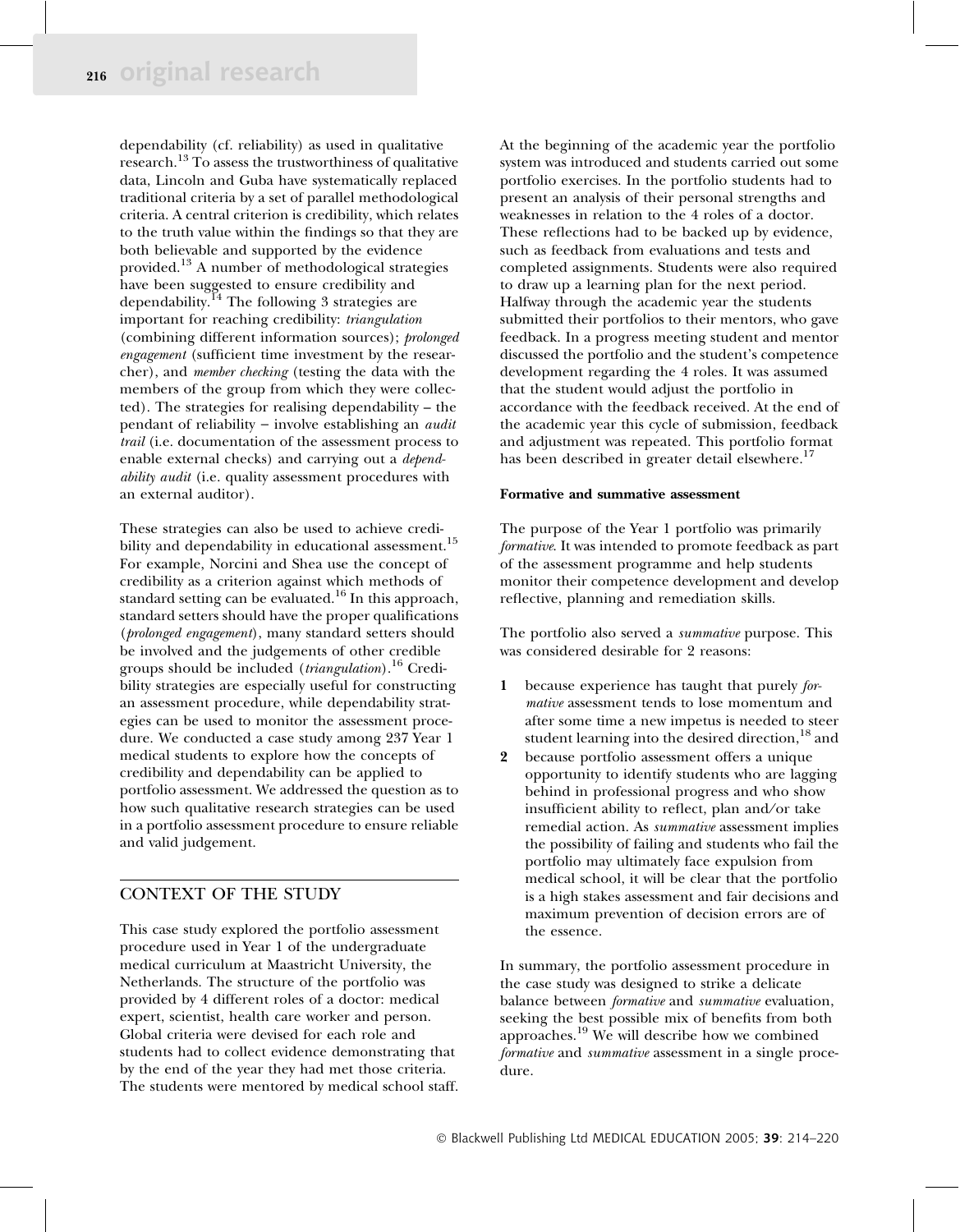### THE PORTFOLIO ASSESSMENT **PROCEDURE**

All portfolios ( $n = 237$ ) were judged at the end of the academic year and given a grade of fail, pass or distinction. The following, rather global, criteria were used to assess the quality of the portfolios:

- the quality of the analyses of strengths and weaknesses;
- the quality of the evidence;
- the extent to which the evidence reflected the analyses of strengths and weaknesses;
- the clarity and feasibility of the learning objectives, and
- the extent to which the learning objectives were achieved.

These criteria express the following steps in the portfolio cycle: reflect on competence development; sample evidence; link evidence to reflection; formulate learning objectives, and develop competence. Obviously, such broad criteria necessitate extensive input from the judges in the assessment process.

Assessment occurred in all phases of the portfolio process:

- 1 during the compilation of the portfolio in regular meetings of mentor and student;
- in the end-of-year meeting when mentor and student recommended the final grade, and
- 3 after submission of the portfolio to the portfolio assessment committee (PAC) for final grading.

In all 3 phases procedures and precautions had to be in place to ensure a credible assessment process.

#### Compiling the portfolio

Over the course of the year the students discussed their progress as documented in the portfolio in at least 2 sessions with their mentor, who provided constructive oral and written narrative feedback.

The mentor's combined role of supervisor and assessor can be a difficult, albeit not impossible, task. A classic example of a situation involving a similar role combination is the relationship between supervisor and PhD student. The supervisor has to coach and encourage the student to put his or her best efforts into the dissertation, while at the same time both supervisor and student have to prevent submission of an unsatisfactory dissertation to an external assessment panel. In our case study, this analogy has been particularly useful in the training sessions for the mentors held at the beginning of the academic year. These sessions were supplemented by intervision sessions, in which the mentors shared experiences and information. The purpose of this approach was to support the mentors in their difficult double role and build a sound foundation for feedback to the students. Another advantage of regular feedback is that it prevents students being disappointed by an unexpected, negative recommendation made by a mentor to the portfolio committee.

#### Recommendation by mentor and student

In their final meeting of the academic year the student and the mentor discussed the mentor's well motivated recommendation to the assessment committee concerning the grading of the portfolio. When student and mentor agreed on the grade, the student signed the recommendation. The student did not sign if there was disagreement, which the student indicated on the assessment form. Subsequently, the portfolio was submitted to the committee.

#### Portfolio assessment committee

The final step of the assessment procedure comprised a sequential judgement procedure by the assessment committee. As it is the mentors who have first-hand experience with the portfolios, it was decided that the assessment committee should be composed of the 13 Year 1 mentors. The committee members did not grade the portfolios of the students they had mentored. Because judging a portfolio is time-consuming, the assessment procedure was designed for maximum efficiency. Judgements of the full committee were only required if the available information was not unanimous. Figure 1 presents the assessment procedure in a flowchart.

The flowchart shows the number of portfolios remaining to be judged after each step in the decision process. A total of 233 portfolios were submitted to the assessment committee at the end of the academic year  $2001-02$ . Firstly, the portfolios on which student and mentor agreed were rated by a single committee member, who did not study the portfolio in any great detail, but typically scanned the work of the student and mentor and checked whether all procedures had been followed correctly. Only if the rater had any doubts was the portfolio examined further. When rater, mentor and student agreed on the grading, the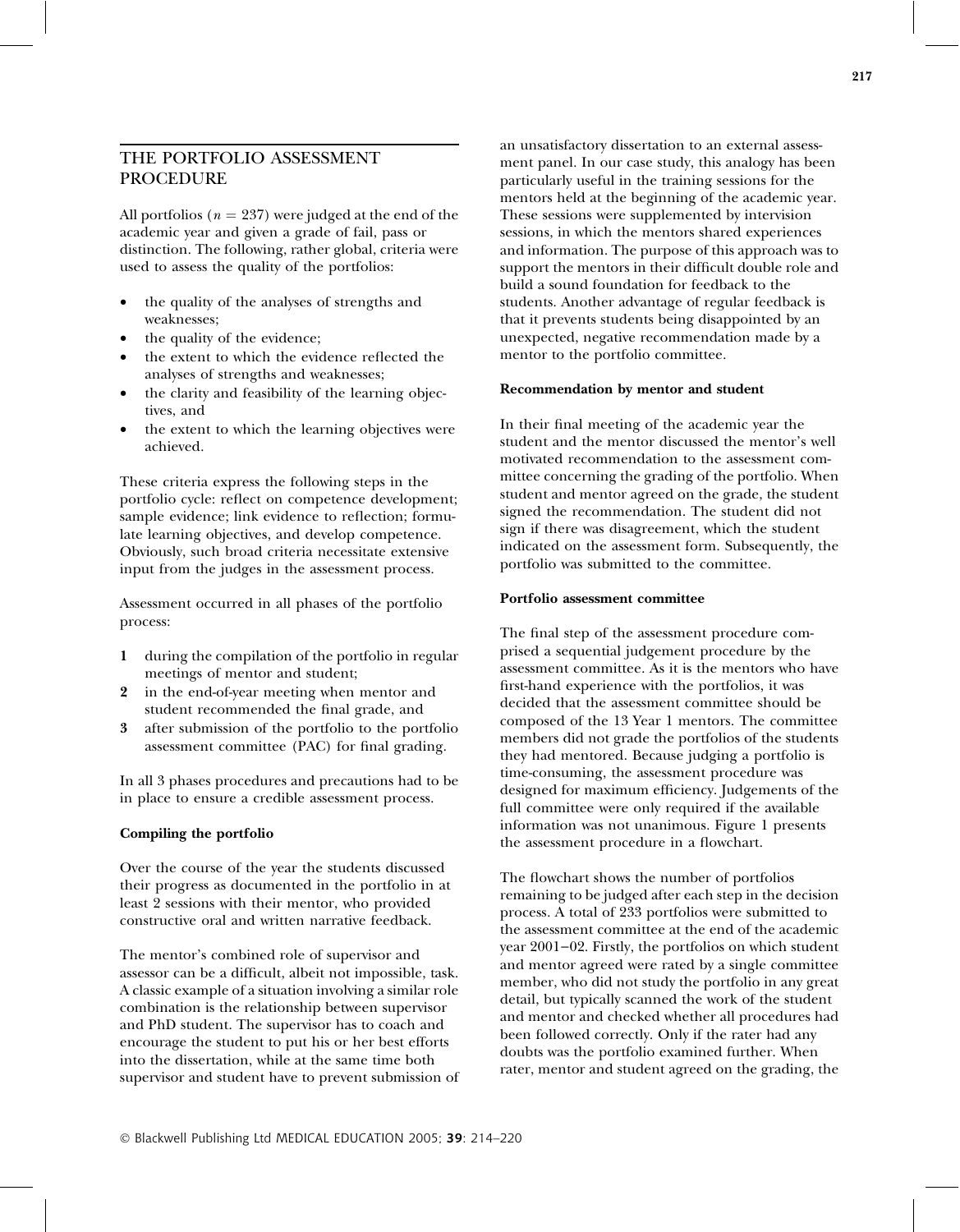

Figure 1 Flow chart of the judgement procedure of the portfolio assessment committee.

recommendation became the final decision. The fact that this parsimonious route proved feasible for the majority of portfolios ( $n = 202; 85\%$ ) may be taken as an indication that the assessment procedure, with its mentor-student meetings, was satisfactory. If the rater did not agree with student and mentor, a second independent rater judged the portfolio. If the 2 raters agreed, their judgement became the final decision. If they disagreed, the portfolio was submitted to the full committee.

Students and mentors disagreed about the grading of only 7 (3%) portfolios. These portfolios were judged

by 2 raters independently of one another. When the 2 raters agreed, their rating was regarded as the final decision. If they disagreed, the portfolio was submitted to the full committee.

Only 9 portfolios (4%) were discussed in the full committee meeting. These portfolios were reviewed individually, with mentors and raters presenting their arguments. The final decision was based on consensus among the committee members, excluding the student's mentor. As the mentor is first and foremost a supervisor, rather than an assessor, the mentor had no vote in the final decision. In all, 29 (12%) final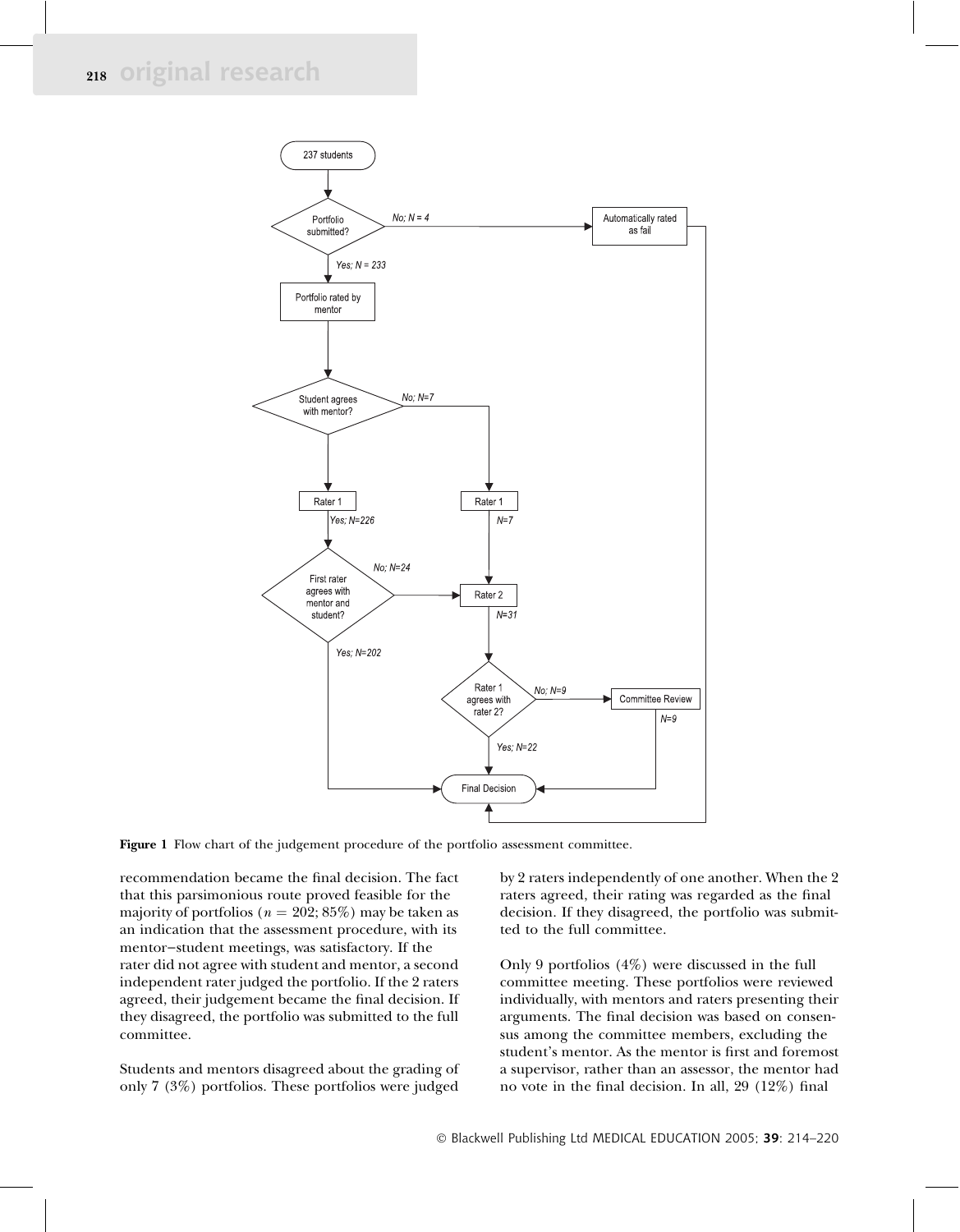decisions differed from the original recommendation. Nine students failed, 147 received a pass and 81 were given a distinction.

A total of 226 portfolios (96%) were graded without being reviewed by the full committee. The entire procedure was completed in the relatively short time of 42 hours (i.e. 11 minutes per portfolio), with the committee meeting lasting 1 hour. The participants did not perceive the process as particularly stressful.

#### **DISCUSSION**

This case study demonstrates the feasibility of a qualitative approach to achieve reliable summative judgement using an inherently complex and nonstandardised assessment instrument, which relies on holistic professional judgement. We incorporated some procedural safeguards into the assessment process to achieve maximum credibility of the decisions. $13-15$  Essential elements in the assessment process were:

- feedback cycles, incorporated into the mentoring process during the compilation of the portfolio to ensure that the mentor's final recommendation did not come as  $a(n)$  – unpleasant – surprise to the student; this element relates to the credibility strategies of prolonged engagement and member checking;
- maintaining a careful balance between the mentor's roles of coach and assessor, ensuring that the person who knew the student best provided the most relevant information while at the same time minimising any damaging effect to the mentor-student relationship; this relates to the credibility strategy of prolonged engagement;
- student involvement in the decision process to ensure commitment on the part of the student and allow the student to communicate a different point of view to that of the mentor; this relates to the credibility strategy of member checking, and
- a sequential judgement procedure in which conflicting information necessitated more information gathering, ensuring efficient use of resources by reserving efforts to achieve more reliable judgement in cases where this was absolutely necessary. As a result, more resources (i.e. mentor time) were available for coaching students, which is in line with the main purpose of the portfolio. This element relates to the credibility strategy of triangulation.

Dependability can be reached by establishing an audit trail and by the use of external auditors. Both strategies were used to monitor our assessment procedure. The audit trail consisted of comprehensive documentation of the different steps of the assessment process: a formal assessment plan approved by the examination board; portfolio and assessment guidelines; overviews of the results per phase, and written assessment forms per student. Quality assurance procedures were set up. The internal quality procedure enables a student to appeal to the university Board of Appeal for Examinations against the outcome of the assessment. The external quality procedure entails regular audit by the Dutch organisation for educational auditing and accreditation. This relates to the dependability strat-

The case study showed that all these elements contributed to the credibility and dependability of portfolio assessment. We are convinced that this assessment process has considerably more credibility and dependability than procedures aimed at high interrater reliability, particularly if such procedures necessitate standardisation and rigid structuring with concomitant impairment of validity. In the hypothetical case of a legal procedure, we would be able to build our defence on the evidence that after a careful assessment procedure a committee of experts had reached consensus on the final decision on a student's portfolio. A better defence is hard to imagine. Further support for this assessment procedure might be sought by means of a study involving different assessment committees.

egy of audit.

Although the mentoring process was resourceintensive, most of the mentors' time was spent on mentoring and formative feedback and only a minor portion on formal assessment. During an informal debriefing the mentors indicated that the judgement procedure had not burdened them disproportionately.

To some extent, the portfolio assessment procedure described in this paper resembles the procedure suggested by Friedman Ben David et al., who proposed 2 independent ratings followed by a final consensus procedure, culminating in an overall judgement and agreement between the 2 raters.<sup>1</sup> Our procedure is broader and includes information collected from the very start of the portfolio compilation process, the mentor's and the student's input, as well as a final full committee consensus decision.